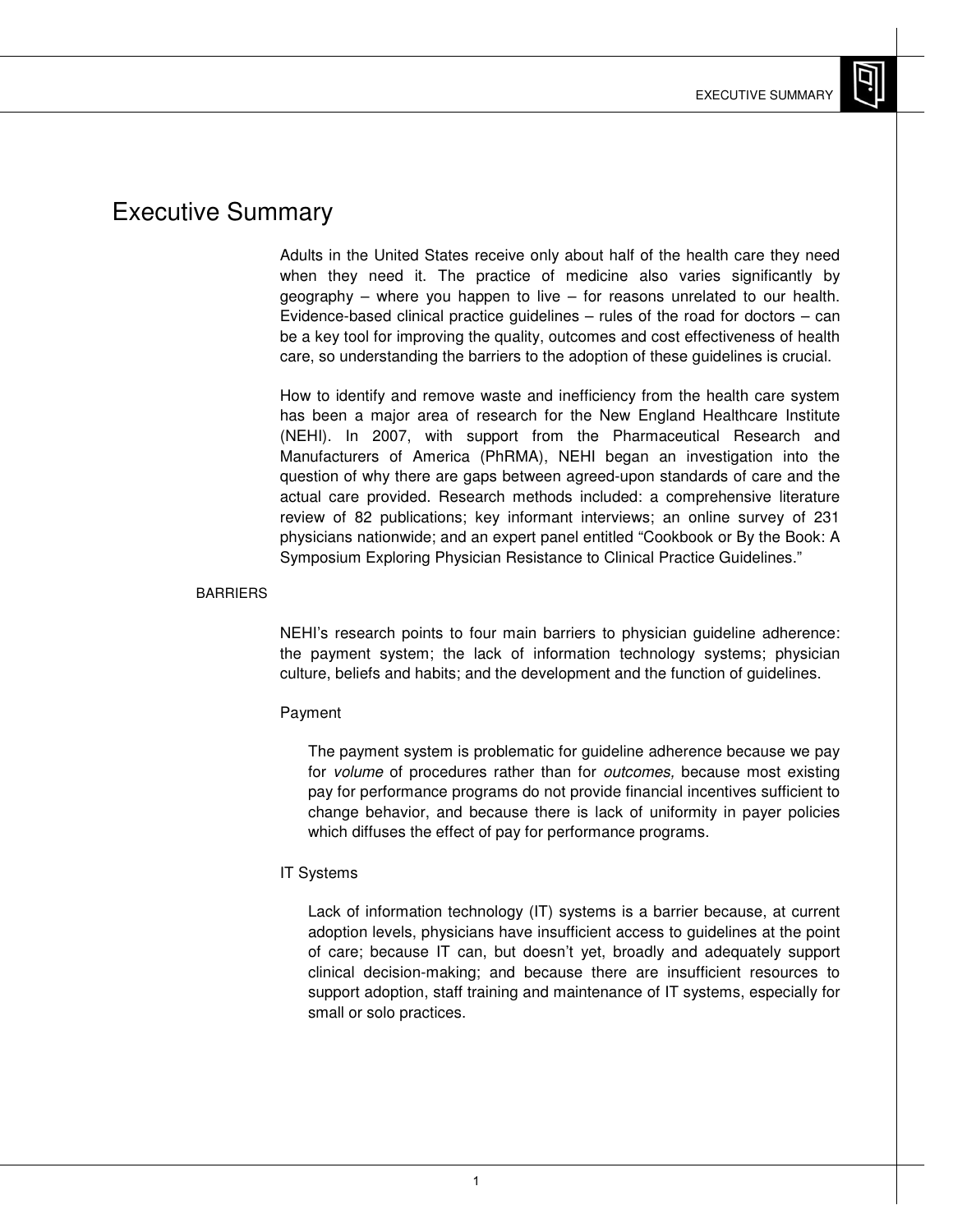#### Physician Culture

The culture, beliefs, and habits of physicians are barriers because many doctors receive little or no comparative feedback on their performance, as reflected by adherence to evidence-based clinical practice guidelines. As a result, they tend to rely on their own judgment and personal experience to determine whether or not they are doing the right thing for patients.

### Guideline Development

The current process of development and the function of many guidelines present their own obstacles to adherence. In particular, the lack of transparency in guideline development leads to a lack of trust among physicians while guidelines themselves often lack sufficient flexibility and relevance to clinical practice. Many guidelines do not reflect the complexity and context in which real clinical decisions must be made.

## STRATEGIES FOR CHANGE

Despite these significant barriers to adherence, there is reason to be optimistic about the future impact of clinical practice guidelines on quality and cost. Physicians believe that guidelines will have a major influence on clinical decisionmaking over the next five years. However, the system improvements we need to improve guideline development and overcome barriers to adherence will not happen unless major stakeholders pursue proactive change strategies. This report offers five recommendations to address the most significant barriers to guideline adoption:

- 1 Pay the right amount for quality and activities that support adherence and coordinate Pay for Performance programs across payers. Our survey data show that significant increases in Pay for Performance incentives may accelerate the adoption of guidelines. Demonstration programs are needed to determine the right level of payment incentives and as more payers implement such programs, the standardization and coordination of such programs will be critical to their success.
- 2 Invest in and encourage IT innovations that advance clinical decision support. To support guideline adoption, IT systems need to provide useful data to the physician at the point of care; feedback loops so physicians can measure their practice patterns against other colleagues; interoperability between inpatient and outpatient facilities and among physicians; and flow diagrams and algorithms that enable physicians to exercise autonomy and clinical judgment and respond to patient preferences.
- 3 Encourage innovation in guideline development and use. To improve physician "buy-in" to guidelines, physicians need to be engaged in the guideline development and review process. In addition, because guidelines become obsolete so quickly, it is important to speed the process of